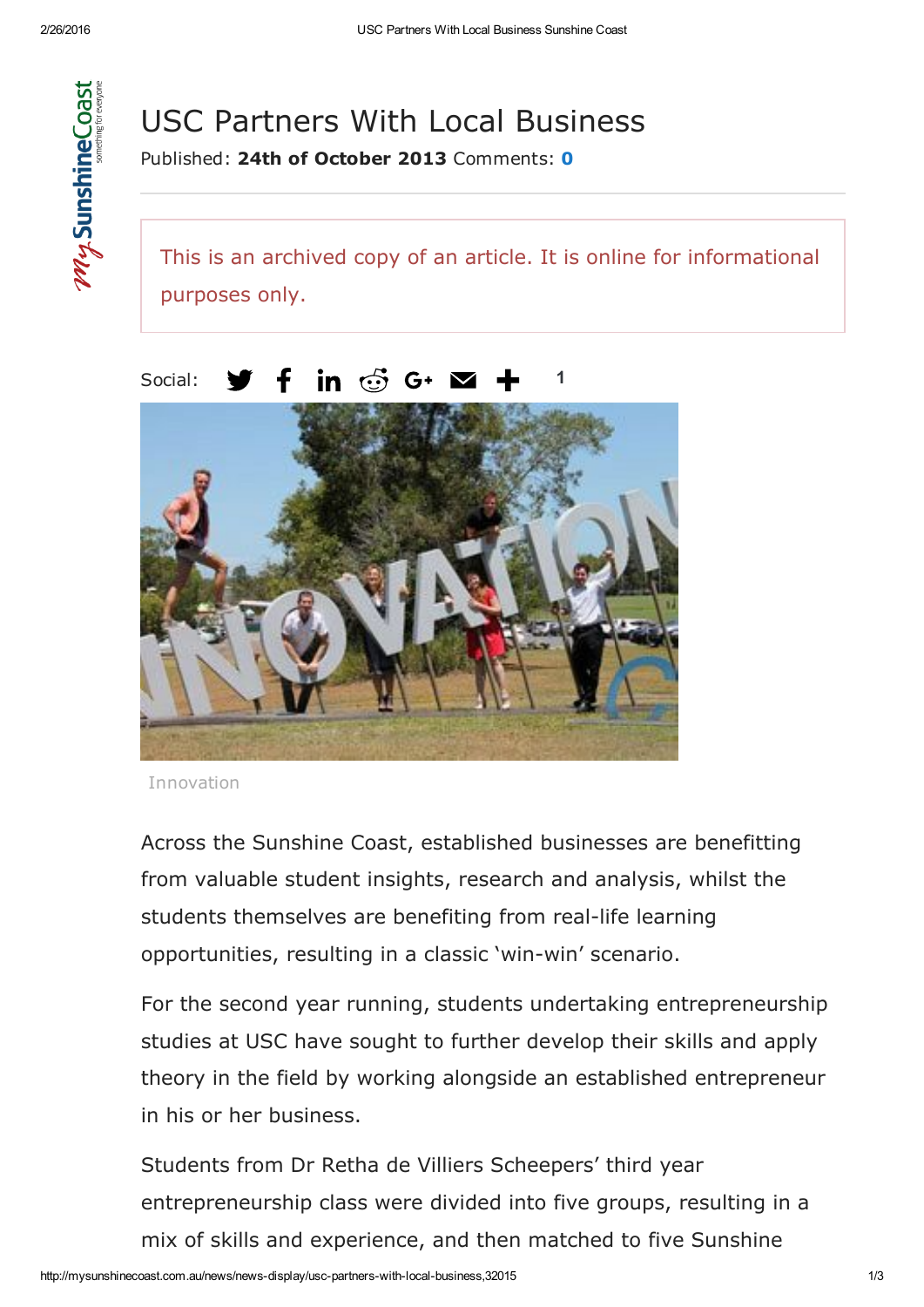Coast businesses willing to mentor and partner with students.

"This course provides an opportunity for students to work in a team with local businesses, who deal with real-world problems, and they devise solutions to some of these problems," said Dr Scheepers.

"The students were asked to formally meet with their respective entrepreneurs to discuss matters relating directly to their businesses and begin identifying areas of opportunity. The student teams then conducted a formal analysis for each assigned business using the SEE (Supporting Emerging Enterprises) model and reported their findings."

One team including students Laura Garrett, Benjamin Hartmann, Martin Hansen and Justin Becker were assigned to Noosa Boardroom, a serviced office and business centre in Noosaville.

"This process uncovered potential areas of improvement and our findings were presented to the owner Steve Lawrence for consideration within two weeks of engagement," said Benjamin.

"Upon agreement, both Steve and our student team began working towards achieving five key 'deliverables' including a customer satisfaction survey and exploring options for engagement with the Innovation Centre at Sippy Downs."

"Working with the owner Steve Lawrence has really put this course and University generally into perspective. To be able to see what happens in the real world and applying what we are learning has been invaluable," said Benjamin.

Noosa Boardroom owner Steve Lawrence has also praised the program.

"I'm always looking for innovative ways to improve my business and for ways to keep me personally motivated and enthused each day and the raw feedback from the students has been awesome," said Steve.